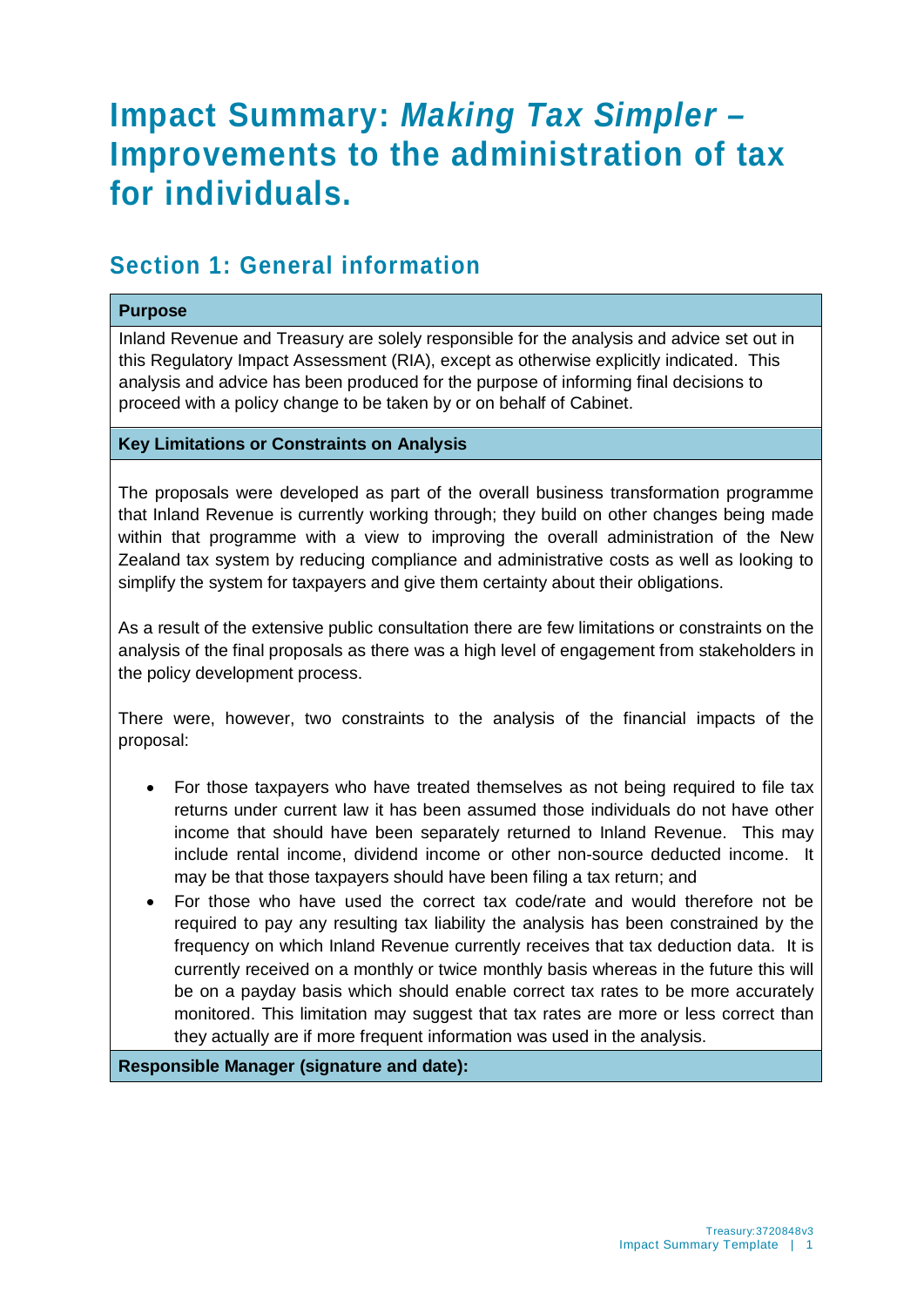Mike Nutsford Policy Manager Policy and Strategy Inland Revenue 14 March 2018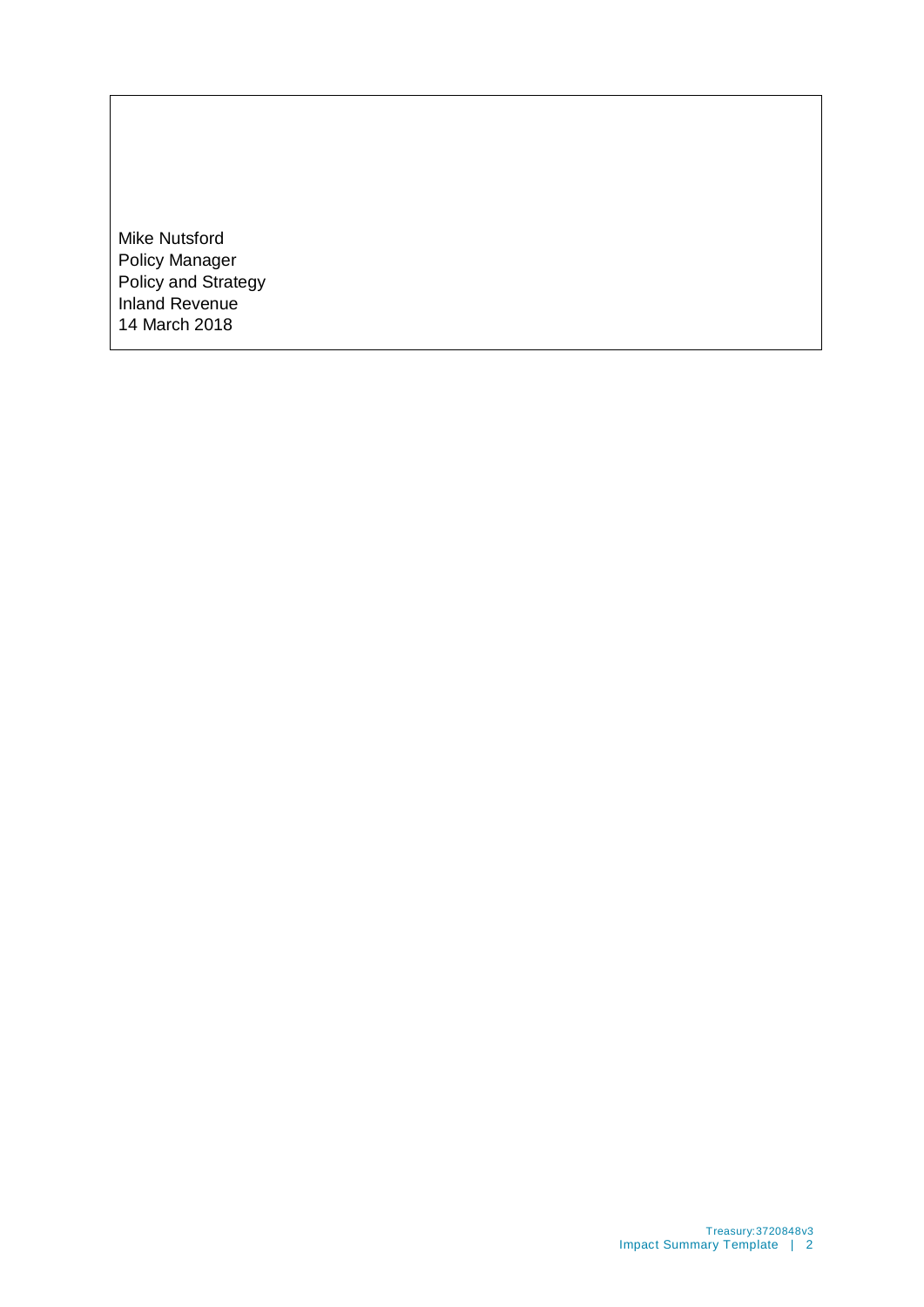# **Section 2: Problem definition and objectives**

#### **2.1 What is the policy problem or opportunity?**

The current law generally allows those taxpayers who derive only source deducted income (reportable income<sup>1</sup>) not to file a tax return. However, the rules around when a person should file a return are not well understood by taxpayers. In addition, the current "non-filing" regime incentivises taxpayers to actively seek out tax refunds by filing a return and not returning when a debit arises, requiring them to determine if they are in an over-withheld or under-withheld position.

The filing of a tax return can be difficult for individuals; many find it difficult to obtain and retain records relating to their income and the process of filing the return is seen as complex. Although Inland Revenue automatically releases refunds of less than \$600 after a personal tax summary has been issued many taxpayers continue to engage intermediaries to determine whether they are due a tax refund.

The more timely information that will shortly be received by Inland Revenue<sup>[2](#page-2-1)</sup> from those who deduct tax at source will allow Inland Revenue to undertake more proactive actions to ensure that the level of withholding during the year is more accurate which should reduce the number and level of tax "square-ups" required at the end of the year.

The changes proposed in this RIA build on this increased provision of information to, for most taxpayers, automatically calculate their year-end square up. This will either automatically send them a refund or a notice to pay under limited situations<sup>3</sup>. These changes will mean that approximately three million taxpayers will have their tax position automatically dealt with and save these people either having to file a return, engage with a tax agent to receive a refund or interact with Inland Revenue to determine their own tax position (either through MyIR<sup>[4](#page-2-3)</sup> or by phone).

The proposals will also simplify the claiming of donation tax credits<sup>[5](#page-2-4)</sup> by moving these into the income tax return process and allowing taxpayers to supply receipts during the year through an on-line portal rather than at the end of the year when receipts may have been misplaced.

The counterfactual to the proposal is to leave the current rules in place and although Inland Revenue could still be more pro-active during the year to reduce any over or under payments there will be no corresponding reduction in compliance costs for taxpayers at the end of the year to determine whether they are due a tax refund or there is a balance to pay. The proposal will decrease these compliance costs and deliver any refunds directly to taxpayers without any cost to them.

 $\overline{a}$ 

<span id="page-2-0"></span> $1$  Reportable income is income that has tax deducted at source. This includes income from employment, interest, dividends, Mãori Authority distributions and employee share scheme benefits.

<span id="page-2-1"></span><sup>&</sup>lt;sup>2</sup> Due to changes to information gathering contained in the Taxation (Annual Rates for 2017-18, Employment and Investment Income, and Remedial Matters) Bill

<span id="page-2-2"></span> $3$  These will only be issued where the tax liability is over a \$20 threshold or where the person has advised their correct tax code or rate but that tax has not been deducted correctly.

<span id="page-2-3"></span> $<sup>4</sup>$  MvIR – is Inland Revenue's web based platform.</sup>

<span id="page-2-4"></span> $5$  A tax credit against taxable income is available for donations of \$5 or more to approved organisations.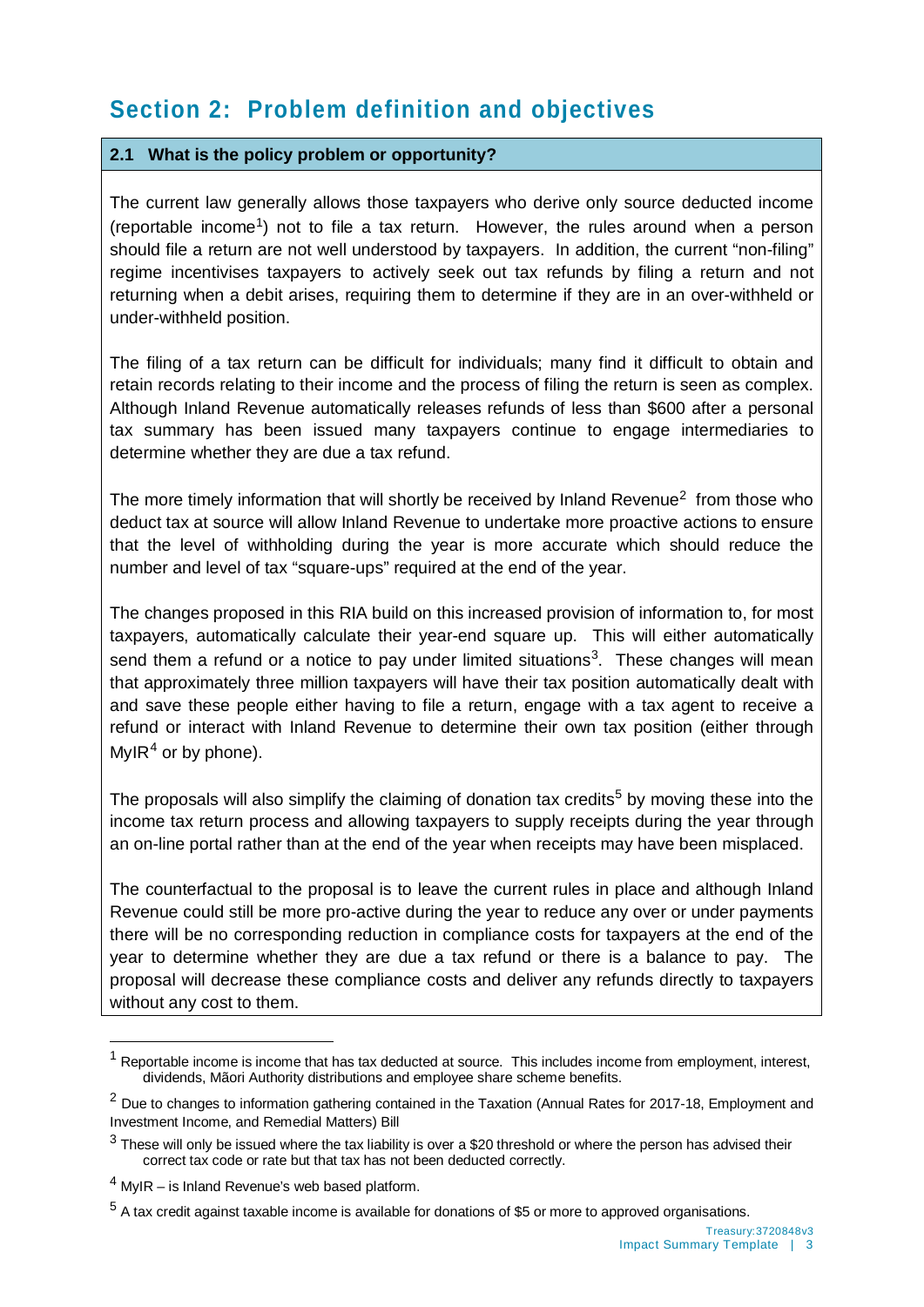The proposals in this RIA align with the information gathering changes contained in the *Taxation (Annual Rates for 2017-18, Employment and Investment Income, and Remedial Matters) Bill* and as a consequence to obtain full benefit of the proposals they need to be implemented at the same time, starting 1 April 2019 for the 2018-19 tax year.

In addition the timing of the introduction of these new rules is aligned to release three of the business transformation programme which will enable these changes to be implemented at the same time individuals' income tax is brought within the new  $\text{START}^6$  $\text{START}^6$  computer system. This release is scheduled for April 2019.

#### **2.2 Who is affected and how?**

 $\ddot{\phantom{a}}$ 

The proposals will affect the approximately three million taxpayers who currently only derive reported income. It will enable those taxpayers who are overtaxed for some reason to directly receive their refund without having to engage with Inland Revenue or an intermediary no matter what the level of that refund rather than being restricted to refunds less than \$600.

For those who have an underpayment in certain, limited, circumstances they will receive a notification of any debt. However, those taxpayers who have had tax withheld in accordance with the deduction rules will not have to pay any resulting shortfall.

The proposal will reduce taxpayer compliance costs in having to determine their final tax position and obtain any associated refund. It will be paid in full to them automatically notwithstanding the level of that refund.

It will also simplify the claiming of donation tax credits and allow taxpayers to supply receipts during the year instead of having to retain these and claim them at the end of the year. Again this will assist people in claiming tax credits for donations and bring these within the automatic square up process for year-end for most taxpayers.

Officials consider these proposals, in conjunction with the increased levels of proactive actions Inland Revenue will take based on more frequent income information, very beneficial for the affected taxpayers.

#### **2.3 Are there any constraints on the scope for decision making?**

There have been no constraints on the scope for decision making. The proposals consider in this RIA have been subject to public consultation with some changes being made to the final proposals as a result of that consultation.

These proposals are dependent on the more timely information reporting of payroll and investment income that is included in the *Taxation (Annual Rates for 2017-18, Employment*  and Investment Income, and Remedial Matters) Bill as this provides the platform to enable Inland Revenue to more proactively ensure that taxpayers have the correct rate and tax code

<span id="page-3-0"></span> $6$  START - Simplified Tax and Revenue Technology – the new information technology platform being introduced by Inland Revenue as part of its business transformation programme.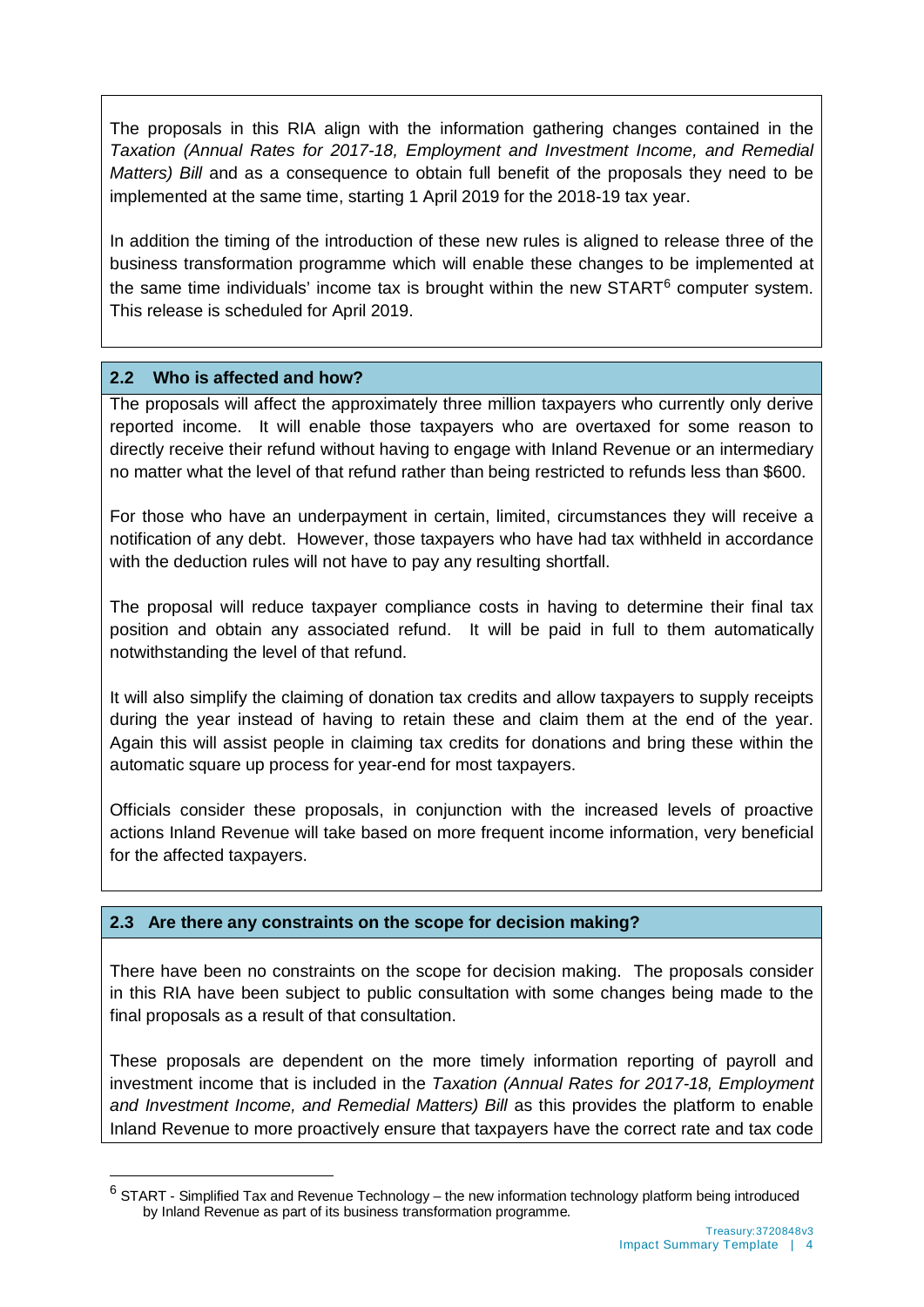during the year to minimise the amount of any end of year square up.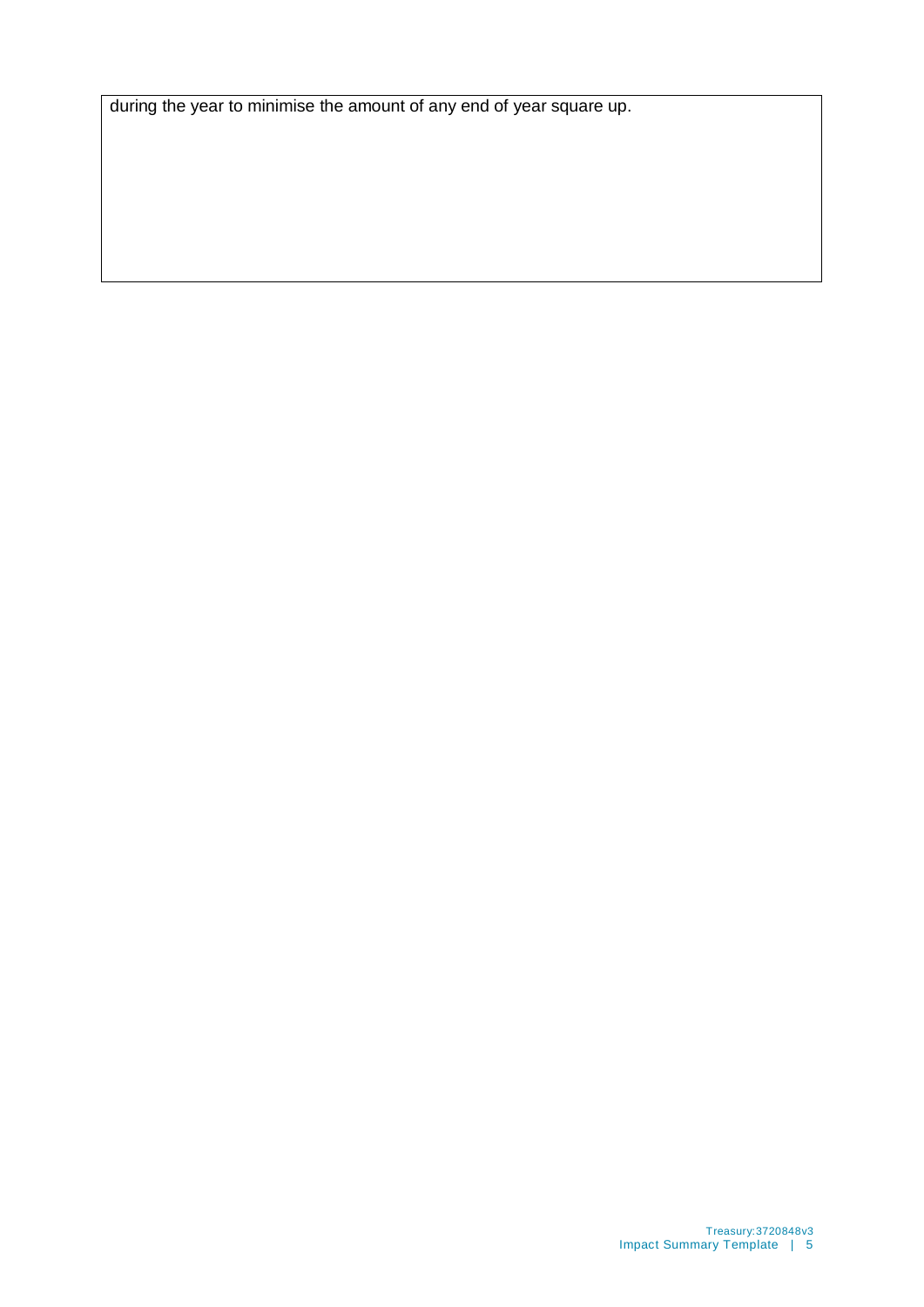# **Section 3: Options identification**

#### **3.1 What options have been considered?**

The overarching objective is to minimise the interaction required by individual taxpayers.

This has been assessed against the following criteria:

- Compliance costs Compliance costs are minimised as far as possible
- Administration costs Administration costs are minimised as far as possible
- Sustainability The options should collect the revenue required in a transparent and timely manner while not leading to tax driven outcomes and enable the efficient administration of the social policies administered by Inland Revenue

#### **Year End Process**

Three options were considered:

- Option 1: The status quo
- Option 2: An improved status quo
- Option 3: An automatic square-up process

#### *Option 1: status quo*

 $\ddot{\phantom{a}}$ 

Taxpayers who derive only source deducted income (reportable income<sup>7</sup>) are not required to file a tax return. At the end of the year those taxpayers who have only reportable income and have a refund owing because of over taxation of under \$600 have that refund automatically issued along with a personal tax summary. Those taxpayers who have over \$200 of non-reportable income must file either a personal tax summary or a tax return to claim any refund, or square up any liability.

#### *Option 2: an improved status quo*

Under an improved status quo Inland Revenue would use the information provided by the more timely reporting of payroll and investment income to issue more personal tax summaries to taxpayers where under or over payments were identified. This would require taxpayers to confirm or otherwise complete the personal tax summary (unless any refund arising was less than \$600 in which case it would continue to be automatically released along with a personal tax summary). Once that had been done a resulting refund would be issued, alternatively a debt would be issued.

This option has the benefit of a taxpayer turning their mind to their tax position and confirming that position before a refund is issued which can increase the integrity of the system where a taxpayer earns other non-source deducted income. The downside of this is the increased interaction for the majority of taxpayers who only have reportable income. It also has the disadvantage where a taxpayer does not automatically receive a personal tax

<span id="page-5-0"></span> $7$  Reportable income is income that has tax deducted at source. This includes income from employment, interest, dividends, Mãori Authority distributions and employee share scheme benefits.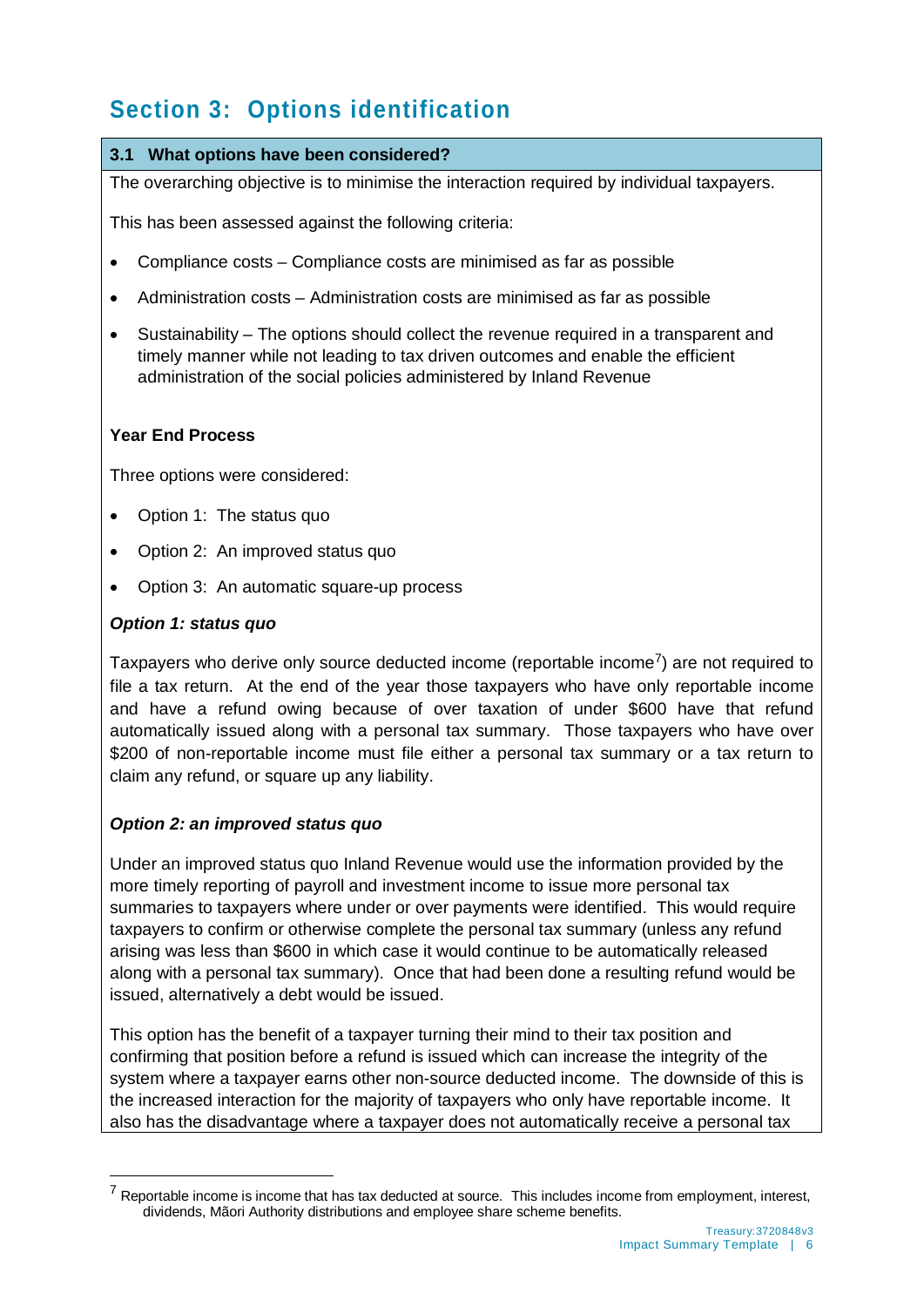summary they have to assess whether they need to request one.

#### *Option 3: automatic square-up process (preferred option)*

This option is based on the premise that for the majority of taxpayers Inland Revenue will hold all the information required to enable it to calculate an end of year tax position for a taxpayer and the step of having a person confirm through the compilation of a personal tax summary is unnecessary.

The advantage of this proposal is that it is much easier for taxpayers to understand, offers a better balance between compliance costs and accuracy than option 2, better utilises the increased information available to Inland Revenue from third parties and reduces the number of taxpayers who will have to provide information to Inland Revenue.

The disadvantage to this option is that some taxpayers who do not currently interact with the tax system (on the assumption that their reported income has been accurately withheld from) may now have to interact. In the majority this will be receiving a refund where previously they may not have claimed one but the interaction may cause taxpayers some concern.

#### **Flow-on effects**

In addition to these overriding options, a number of other flow-on effects of the year-end process were considered under two headings:

- Who has to "square-up" at year end ?; and
- How should donation tax credits be dealt with in the future?

#### *Who has to square-up at year end?*

Three options were canvassed in respect of who should have to square up at year end:

- Option 1: The status quo taxpayers are required to obtain a personal tax summary where they have more than \$200 of reportable income taxed at the incorrect rate and have to square up any tax shortfall. Those who have a refund of greater than \$600 are required to confirm a personal tax summary and automatic refunds for those less than \$600;
- Option 2: A monetary threshold taxpayers who have tax to pay or a refund under a certain level would not receive notification for payment or a refund; or
- Option 3: The notification model taxpayers who have advised the payers of their reportable income their correct tax code or rate and the payers are correctly using that code but have still ended up with a shortfall should not have to square up any shortfall as they have met their obligations in respect of their tax affairs. Any refunds arising would be automatically refunded.

#### *How should donation tax credits be dealt with under the new proposal?*

Donation tax credits are currently claimed annually using a specific form issued by Inland Revenue. There were a number of options considered to improve this process given the proposed changes to the way the end of year square up was undertaken.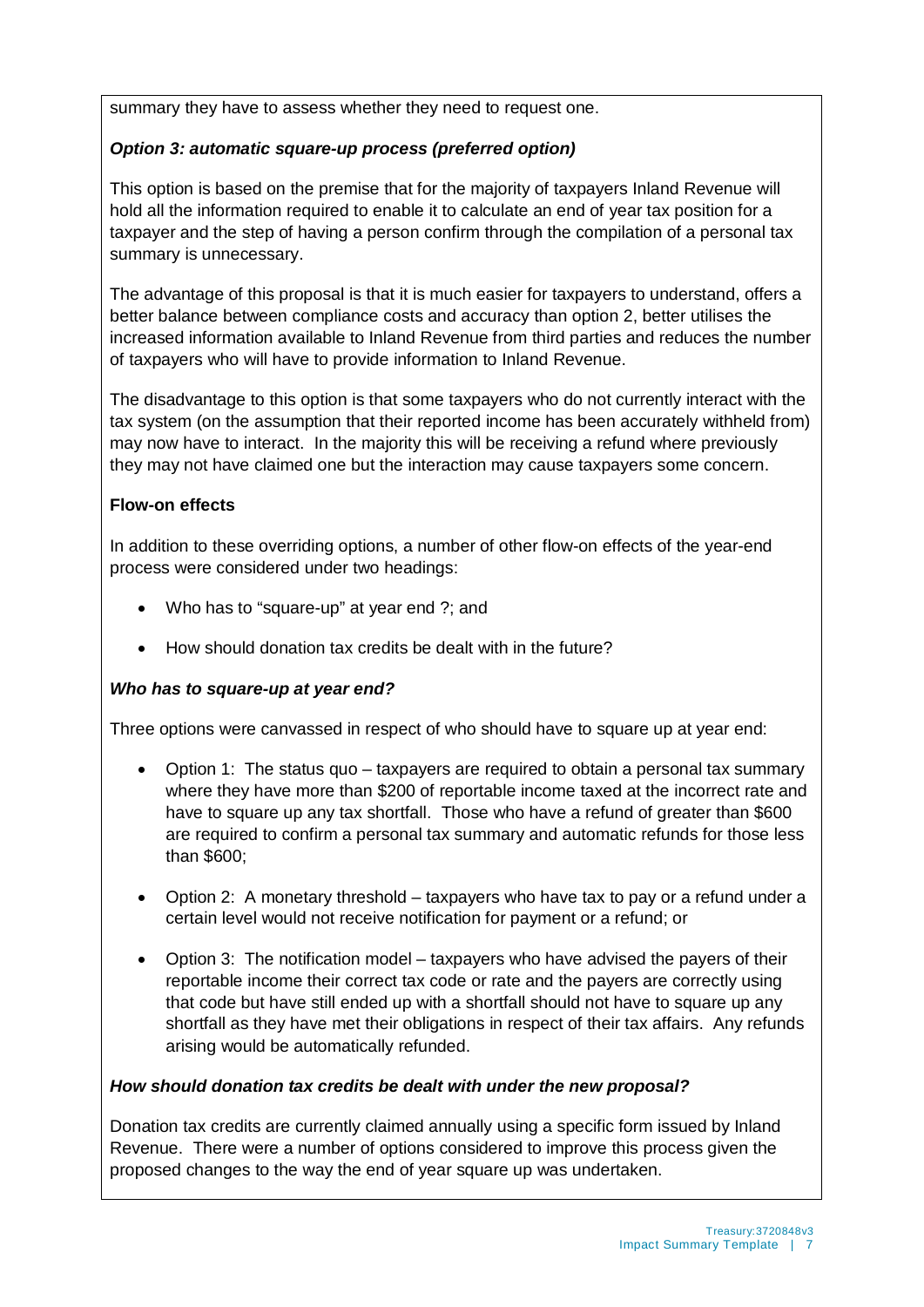Three options were considered:

- Option 1: The status quo with taxpayers either supplying receipts during the year or saving their receipts until the end of the year and then filing a rebate claim form at the end of the tax year to claim the credit;
- Option 2: Remove the need for a separate rebate claim form and have taxpayers complete the claim as part of an end of year square up process either through filing a tax return or a personal tax summary; and
- Option 3: Allow taxpayers to submit their donation receipts to Inland Revenue during the year which could then form part of their year-end square-up process through either an automatic square-up or tax return process.

#### **3.2 Which of these options is the proposed approach?**

#### **Year End Process**

Officials consider that option 3, an automatic square-up process for taxpayers who only derive reportable income, is the preferred option. Essentially these proposals will result in only those taxpayers who derive more than \$200 of non-reportable income<sup>[8](#page-7-0)</sup>, are a nonresident, have tax losses, are subject to the financial arrangement regime or pay provisional tax will need to file a tax return or personal tax summary.

It provides taxpayers with a large reduction in compliance costs while not adversely affecting those taxpayers who are using the correct tax codes and rates and who do not currently interact with Inland Revenue (as option 2 might have, depending on the level of the tax to pay threshold).

Option 3 also better utilises the more timely information provided to Inland Revenue by third parties in respect of reportable income than the other options. Although all options would allow Inland Revenue to closely monitor and correct any tax code or rate issues which should result in a more accurate tax position for taxpayers, option 3 uses those pro-active actions more fully for taxpayers.

In the majority of cases option 3 will ensure that taxpayers receive a refund automatically and not receive a bill where they have ensured that their rate and tax code are correct. This has the benefit of no interaction with Inland Revenue for those taxpayers where option 1 required an interaction prior to the issue of a refund (except for those less than \$600). It also provides taxpayers with the certainty that unless they earn non-reportable income they don't need to consider if they need to file a return or personal tax summary as it will all be completed for them automatically.

#### **Who has to square-up any underpayments?**

 $\ddot{\phantom{a}}$ 

<span id="page-7-0"></span><sup>8</sup> Non-reportable income will include amounts not subject to tax at source this would include contracting income or other income not subject to withholding taxes.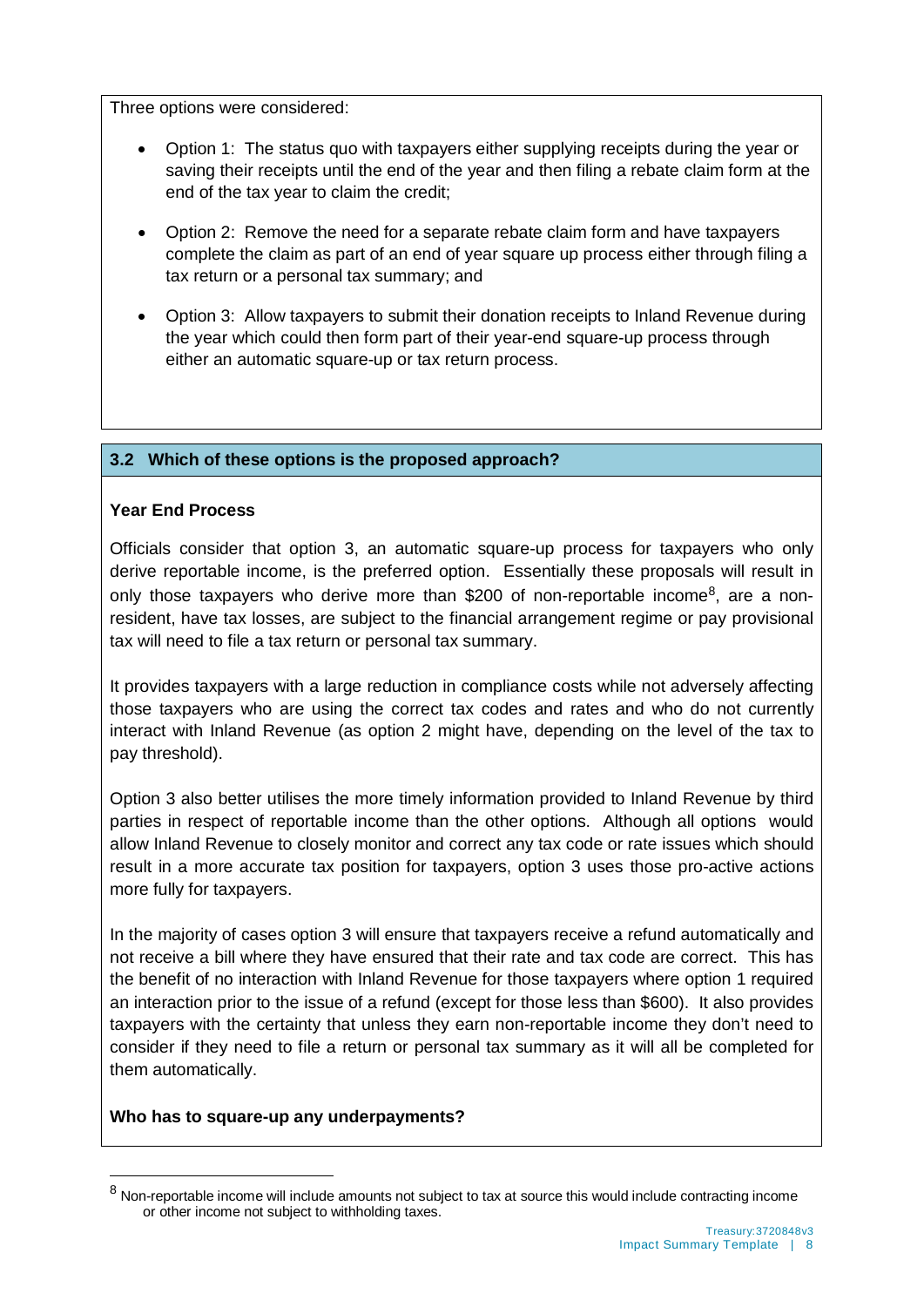The status quo did not ultimately fit with the objective of attempting to minimise the interaction required by taxpayers and, in fact, may have had the opposite effect and was discarded.

After consultation it was decided that a combination of the latter two options provided the best outcome for taxpayers and Inland Revenue. Two monetary thresholds will apply, one for refunds paid by cheque where only refunds above \$5 will be issued by cheque (there is no threshold for electronic payments) and the other for debts less than \$20 which will not be assessed/collected from taxpayers. The \$5 limit recognises the cost of processing a manual payment. The \$20 limit reflects the approximate cost of collection of the small balance. Any credits not refunded under that threshold may be carried forward to future periods any debits under the threshold will be extinguished, rather than being carried forward.

In addition, there is an overriding assumption the correct tax code/rate has been used on reportable income. In that case no square-up will be required no matter what the level of the liability. Further, even where an incorrect rate has been used, a square-up will only be required if the incorrect rate was applied to more than \$200 of income. Officials consider this combination of the two options provides the best outcome for taxpayers who only derive reportable income, in that, as long as they have ensured that the correct rate or code has been supplied to the payer they have discharged their obligation to ensure their tax position is correct.

#### **How should donation tax credits be dealt with under the new proposal?**

Because donation tax credits could be claimed by a taxpayers who follow differing year-end square up processes it is necessary to have multiple options for taxpayers to use. In addition, there may be a number of options that taxpayers want to enable them to claim their tax rebates. Some maybe comfortable with saving their receipts and claiming these at the end of the year as they already do, others may want to supply receipts when they get them and those who are still required to file a tax return because they have other non-reportable income may want the convenience of claiming their rebate as part of that tax return process.

Ultimately officials' preference is to proceed with all these options as each option has merits for taxpayers dependent on their year-end square up process but also allowing flexibility for taxpayers as to the best way for them to claim their donation tax credits.

The proposal is that taxpayers have three ways to claim their donation rebate:

- 1. They can continue with the current process of filing a separate rebate claim form and either save the receipts until the end of the year or provide these during the year. They could do this whether or not they are required to file a tax return or are part of the automatic square-up process; or
- 2. For those who are required to file a tax return because of non-reportable income they can choose to include the donation tax credit claim on their tax return for the year supplying the receipts at that time; or
- 3. A taxpayer could upload their donation receipts to Inland Revenue during the year and these could be automatically refunded at the end of the year (or potentially prepopulated on their tax return should they be required to file one).

Officials consider this reduces taxpayer compliance costs and also provides taxpayers with flexibility for the particular system that they are comfortable with to make their donation tax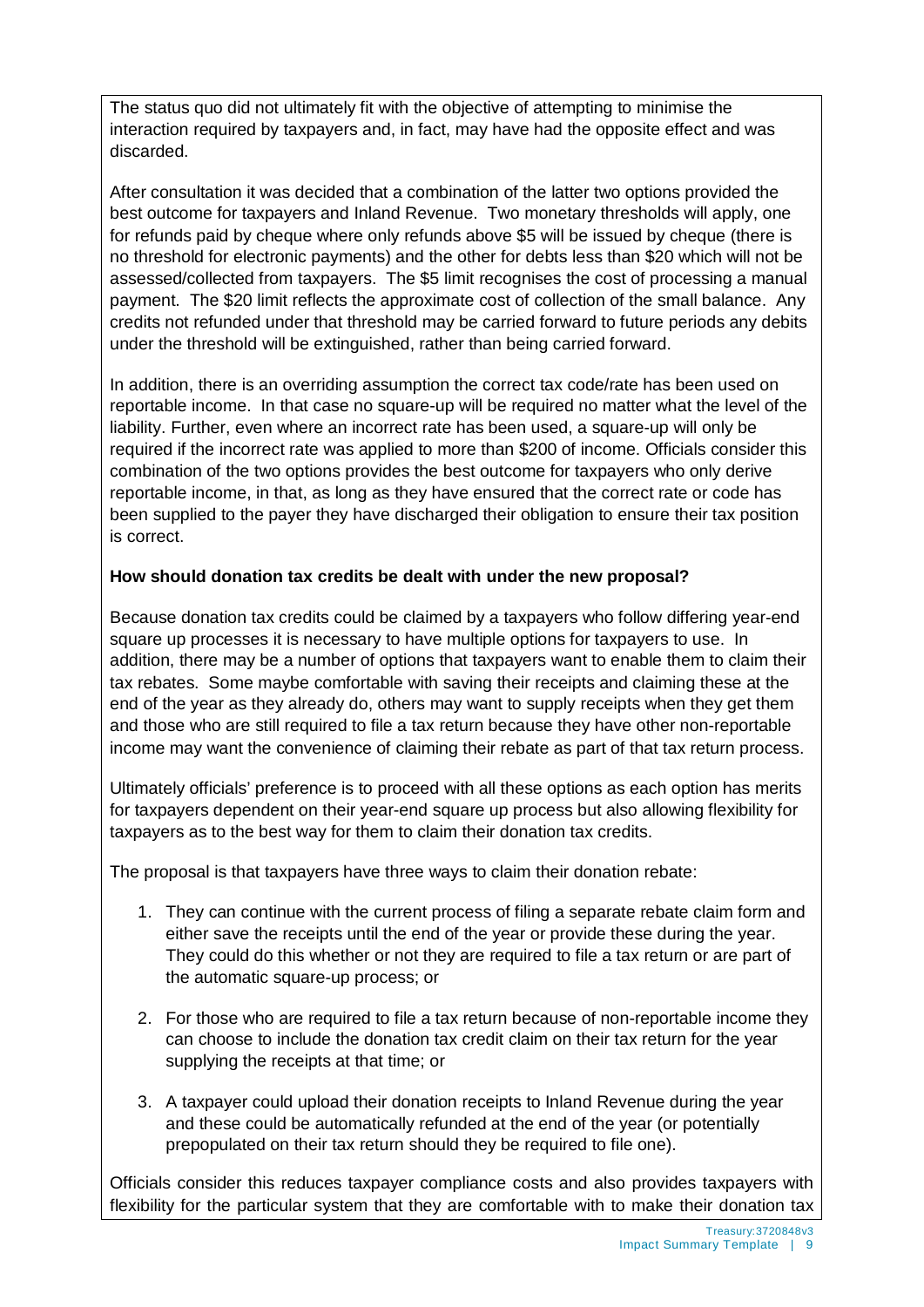credit claim.

The preferred options are not incompatible with the Government's "Expectations for the design of regulatory systems".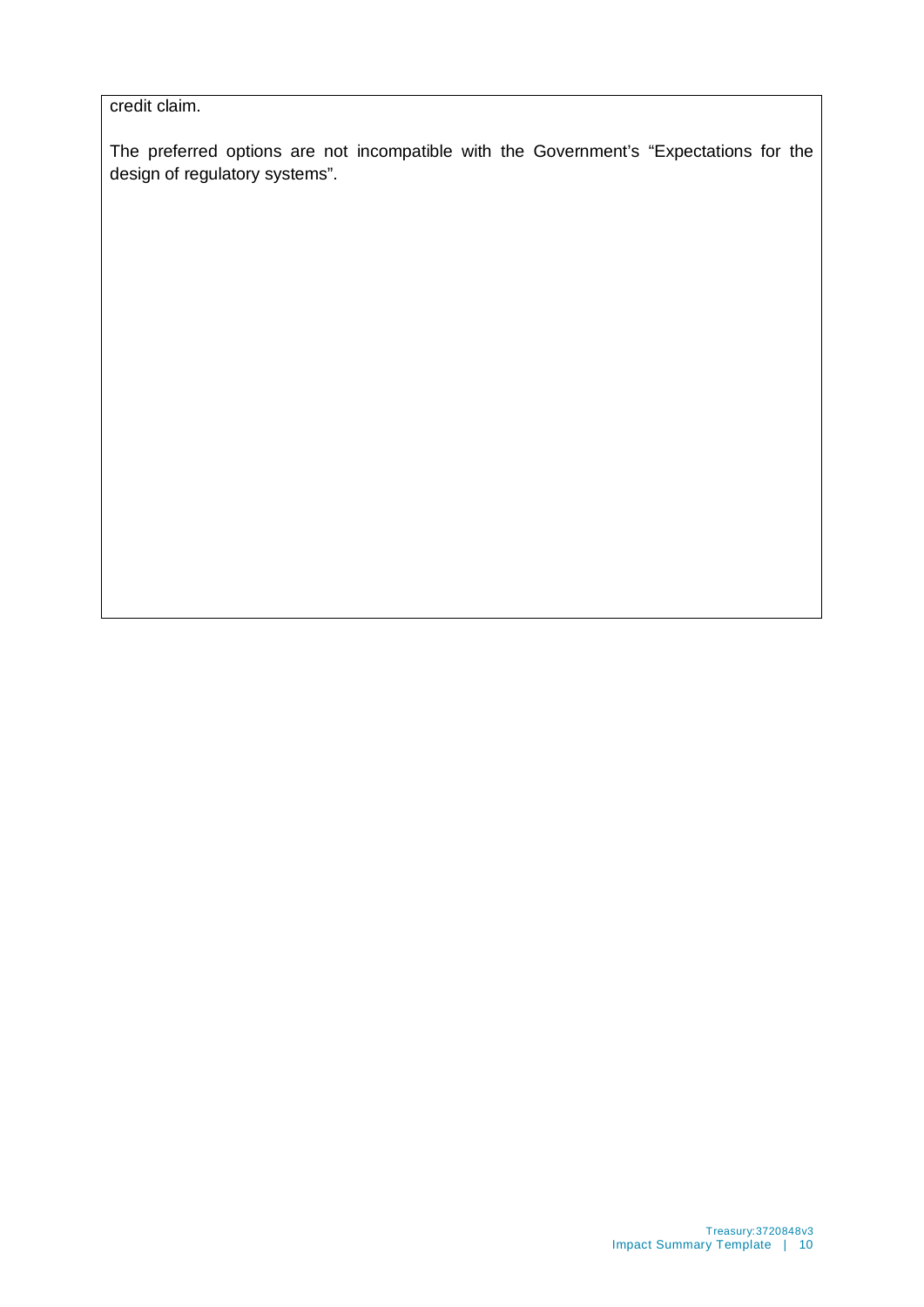# **Section 4: Impact Analysis (Proposed approach)**

#### **4.1 Summary table of costs and benefits**

 $\overline{a}$ 

| <b>Affected parties</b><br><i>(identify)</i> | <b>Comment:</b> nature of cost or benefit (eg)<br>ongoing, one-off), evidence and<br>assumption (eg compliance rates), risks | <b>Impact</b><br>\$m present value, for<br>monetised impacts; high,<br>medium or low for non-<br>monetised impacts |
|----------------------------------------------|------------------------------------------------------------------------------------------------------------------------------|--------------------------------------------------------------------------------------------------------------------|
|----------------------------------------------|------------------------------------------------------------------------------------------------------------------------------|--------------------------------------------------------------------------------------------------------------------|

| Additional costs of proposed approach, compared to taking no action <sup>9</sup> |                                                                                                                                                                              |                                                                                                                                                                                                                                                                                                                                                                                                                                                                                          |  |  |
|----------------------------------------------------------------------------------|------------------------------------------------------------------------------------------------------------------------------------------------------------------------------|------------------------------------------------------------------------------------------------------------------------------------------------------------------------------------------------------------------------------------------------------------------------------------------------------------------------------------------------------------------------------------------------------------------------------------------------------------------------------------------|--|--|
| <b>Regulated parties</b>                                                         | Monetary costs for non-filing taxpayers<br>who will be required to pay tax                                                                                                   | Up to $$50m^{10}$ in tax to pay.<br>This is not a forecast, but<br>rather a static analysis of<br>unpaid sums larger than<br>\$20 in the 2016 tax year.<br>The \$50m does not take<br>account of the amounts<br>that would not have to be<br>paid (because they were<br>withheld in accordance<br>with the rules) suggesting<br>that the total will be lower<br>than \$50m. Inland<br>Revenue is not able to<br>quantify what proportion of<br>the \$50 million would not<br>be payable. |  |  |
| <b>Regulators</b>                                                                | Administrative costs for Inland Revenue<br>of dealing with customer enquiries or<br>contacts, these are likely to be<br>transitional as people get used to the<br>new rules. | These will be<br>accommodated within the<br><b>Business Transformation</b><br>programme funding<br>allocated to Inland<br>Revenue.                                                                                                                                                                                                                                                                                                                                                       |  |  |
| Wider<br>government                                                              | <b>Reduction in Government revenue</b><br>through issuing refunds which are not<br>currently issued.                                                                         | \$150m <sup>11</sup>                                                                                                                                                                                                                                                                                                                                                                                                                                                                     |  |  |

<span id="page-10-0"></span><sup>9</sup> Business transformation has committed to deliver additional Crown revenue of \$2,880m - \$6,175 million (including inflation) by 2023/24 as a result of improved voluntary compliance and better use of information and analytics to identify and address non-compliance. The Government has already accounted for the lower end of this range in its fiscal forecasts. These numbers took into account the broad direction of policy intent, as signalled through the Government's discussion document, *Making Tax Simpler: A Government Green Paper on Tax Administration* (including early thinking on individuals' income tax returns), in addition to the further changes that will be delivered as part of Business Transformation.

<span id="page-10-1"></span><sup>10</sup> The data is based on a sample of taxpayers and has been scaled up to population estimates. This data only looks at non-filing individuals earning employment income which is reported on Employee Monthly Schedules, and calculates their likely refund or tax to pay by comparing the actual tax withheld on this income with the amount of tax that should have been withheld.

<span id="page-10-2"></span><sup>11</sup> Inland Revenue will be taking proactive action during the year to reduce the number and size of end-of-year discrepancies by moving people to better tax rates and codes so that they only pay what they need to during the year. Accordingly, total year-end refunds issued and total year-end tax to pay will not reflect this static analysis of the quantum of unclaimed refunds or amounts of tax to pay, as year end refunds/amounts to pay will reduce over time.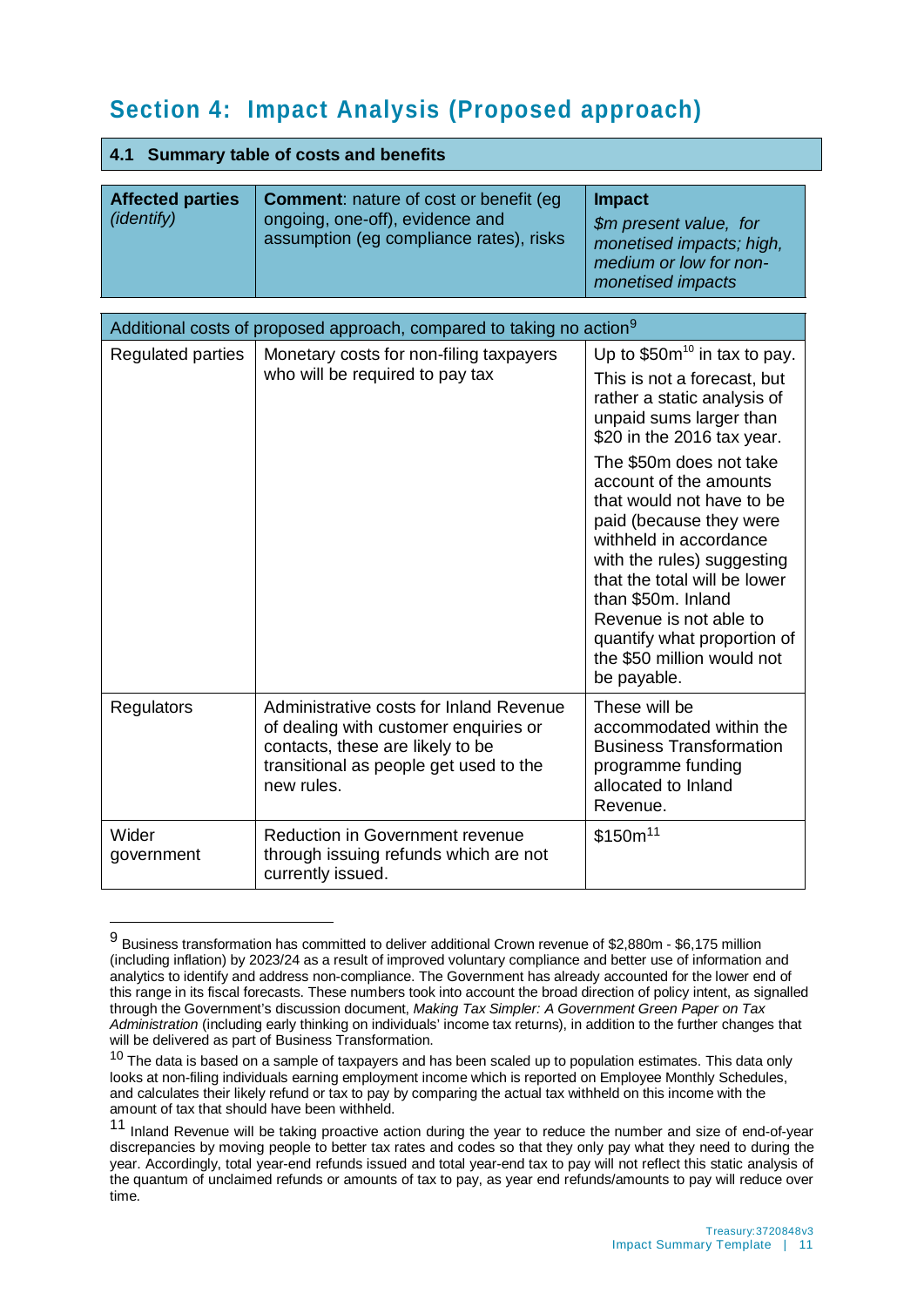| Other parties                         |                                                                                                                                 |        |
|---------------------------------------|---------------------------------------------------------------------------------------------------------------------------------|--------|
| <b>Total Monetised</b><br><b>Cost</b> |                                                                                                                                 | \$200m |
| Non-monetised<br>costs                | Negative impact on business models of<br>agents or intermediaries who currently<br>file personal tax summaries for<br>customers |        |

| Expected benefits of proposed approach, compared to taking no action |                                                                                                                                                                                                                                                                    |                                                                                                                                    |  |  |
|----------------------------------------------------------------------|--------------------------------------------------------------------------------------------------------------------------------------------------------------------------------------------------------------------------------------------------------------------|------------------------------------------------------------------------------------------------------------------------------------|--|--|
| Regulated parties                                                    | Monetary benefits for current non-filing<br>taxpayers who will automatically receive<br>refunds                                                                                                                                                                    | \$150m                                                                                                                             |  |  |
|                                                                      | Cost saving for taxpayers who currently<br>prepare and file personal tax summaries                                                                                                                                                                                 |                                                                                                                                    |  |  |
| <b>Regulators</b>                                                    | Reduced administrative costs for Inland<br>Revenue over time                                                                                                                                                                                                       | These will be<br>accommodated within the<br><b>Business Transformation</b><br>programme funding<br>allocated to Inland<br>Revenue. |  |  |
| Wider<br>government                                                  | Increase in Government revenue<br>through collecting amounts of tax which<br>are not currently collected                                                                                                                                                           | Up to \$50m                                                                                                                        |  |  |
| Other parties                                                        |                                                                                                                                                                                                                                                                    |                                                                                                                                    |  |  |
| <b>Total Monetised</b><br><b>Benefit</b>                             |                                                                                                                                                                                                                                                                    | \$200m                                                                                                                             |  |  |
| Non-monetised<br>benefits                                            | The macroeconomic impacts of the flow-on<br>effects from private individuals consuming,<br>investing and/or saving their refunds and,<br>conversely, the private economic activity<br>forgone by individuals who have more tax to<br>pay have not been quantified. |                                                                                                                                    |  |  |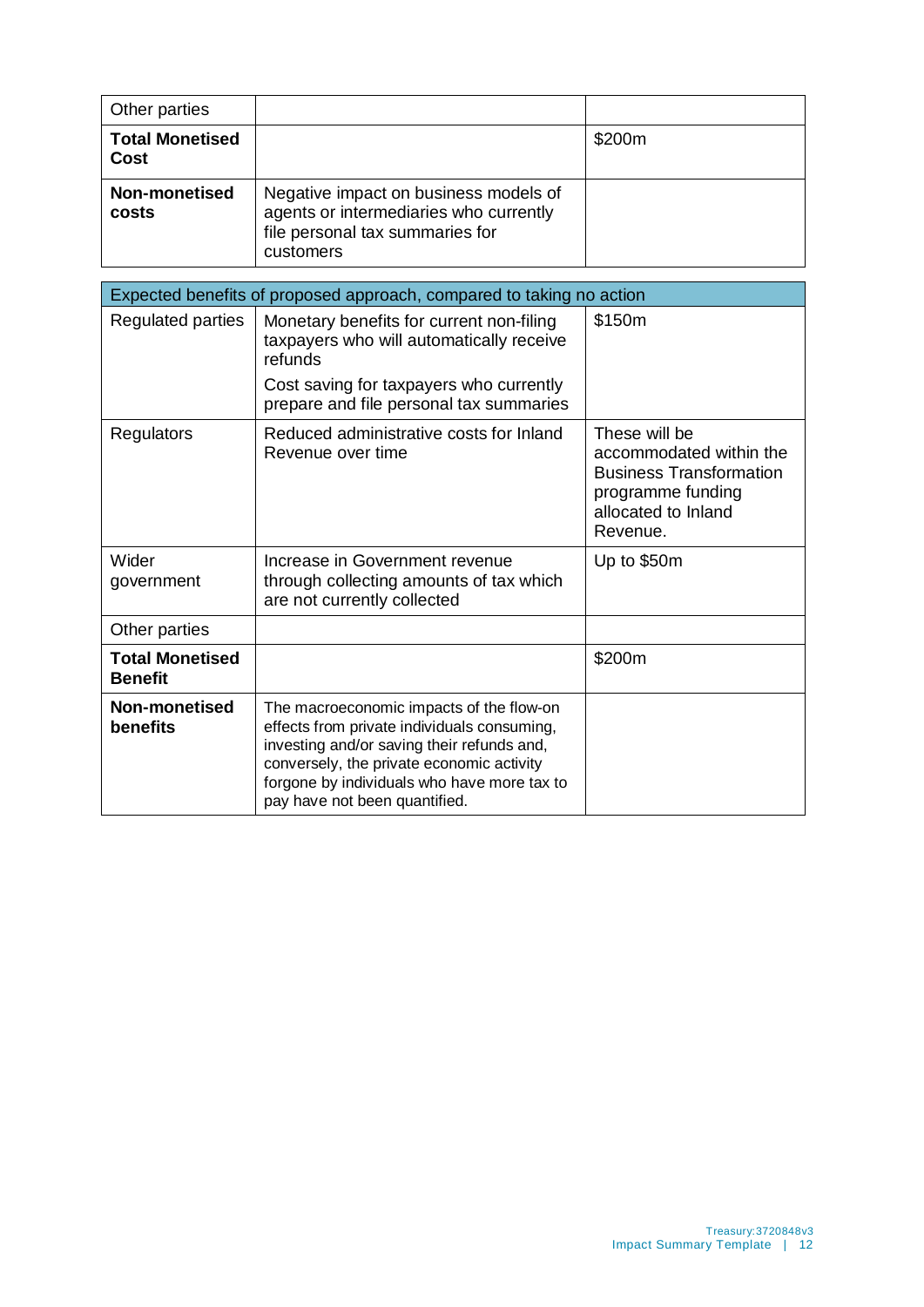#### **4.2 What other impacts is this approach likely to have?**

The associated simplification of the year-end system and perceived fairness to those who are over taxed during the year should have a positive benefit on the way taxpayers view Inland Revenue and the tax system as whole.

It also provides a clear tangible benefit to taxpayers from the business transformation programme.

The automatic year-end square-up of most taxpayer tax affairs may mean a significant number of clients will no longer need to use an intermediary to file a tax return or personal tax summary on their behalf.

### **Section 5: Stakeholder views**

#### **5.1 What do stakeholders think about the problem and the proposed solution?**

The proposals and preferred options outlined in this RIA were subject to public consultation in the discussion document *Making Tax Simpler – Better Administration of Individuals' Income Tax* released by the Minister of Revenue in June 2017. There was also an online forum for the public to make comment on the proposals and a survey was undertaken to gain insights to the final proposals.

The submissions on the options were evenly split between supporting the preferred option and proposing a variation on the preferred option which would require individuals to confirm their tax position before an assessment was finalised and a refund issued. This latter approach had been previously ruled out by the Government.

A further approach was proposed by two submitters and this was incorporated into the final proposals. This approach was to eliminate a year-end square up for underpayments where the taxpayer had met all their obligations to advise payers of reported income their correct tax code or rate.

The other proposals were supported by submitters, including those relating to small balance square-up amounts and claims for donation tax credits.

None of the proposals specifically affect iwi and although they had an opportunity to submit on the proposals through the public consultation process it was not considered necessary to separately consult on the proposals with them.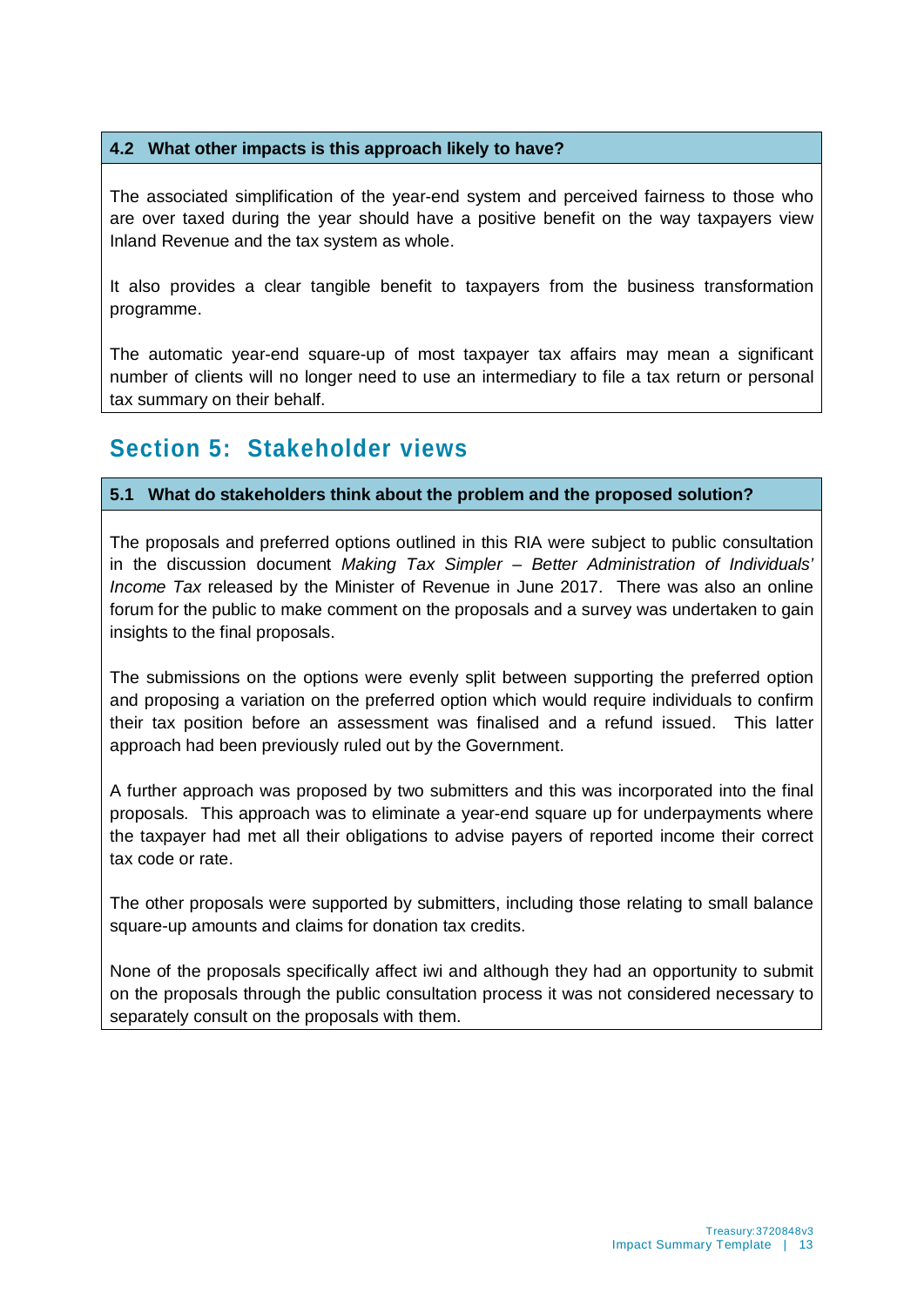# **Section 6: Implementation and operation**

#### **6.1 How will the new arrangements be given effect?**

The proposed changes are expected to be included in a tax bill to be introduced in early 2018 with application from 1 April 2019 for the 2018-19 income year as this is when the associated changes to the provision of information by payers of reportable income will become mandatory. This date will allow Inland Revenue to commence its proactive actions to ensure that taxpayers are using the correct tax rates and codes and suggest alternatives when that is not the case.

The first returns that will be subject to the new year-end square-up process will be for the tax year ended 31 March 2019.

Inland Revenue will have responsibility for the implementation and ongoing operation and enforcement of the proposals and will have a communications programme for educating taxpayers of these changes at the time they are implemented. Inland Revenue has extensive experience in implementing, operating and enforcement of these types of changes.